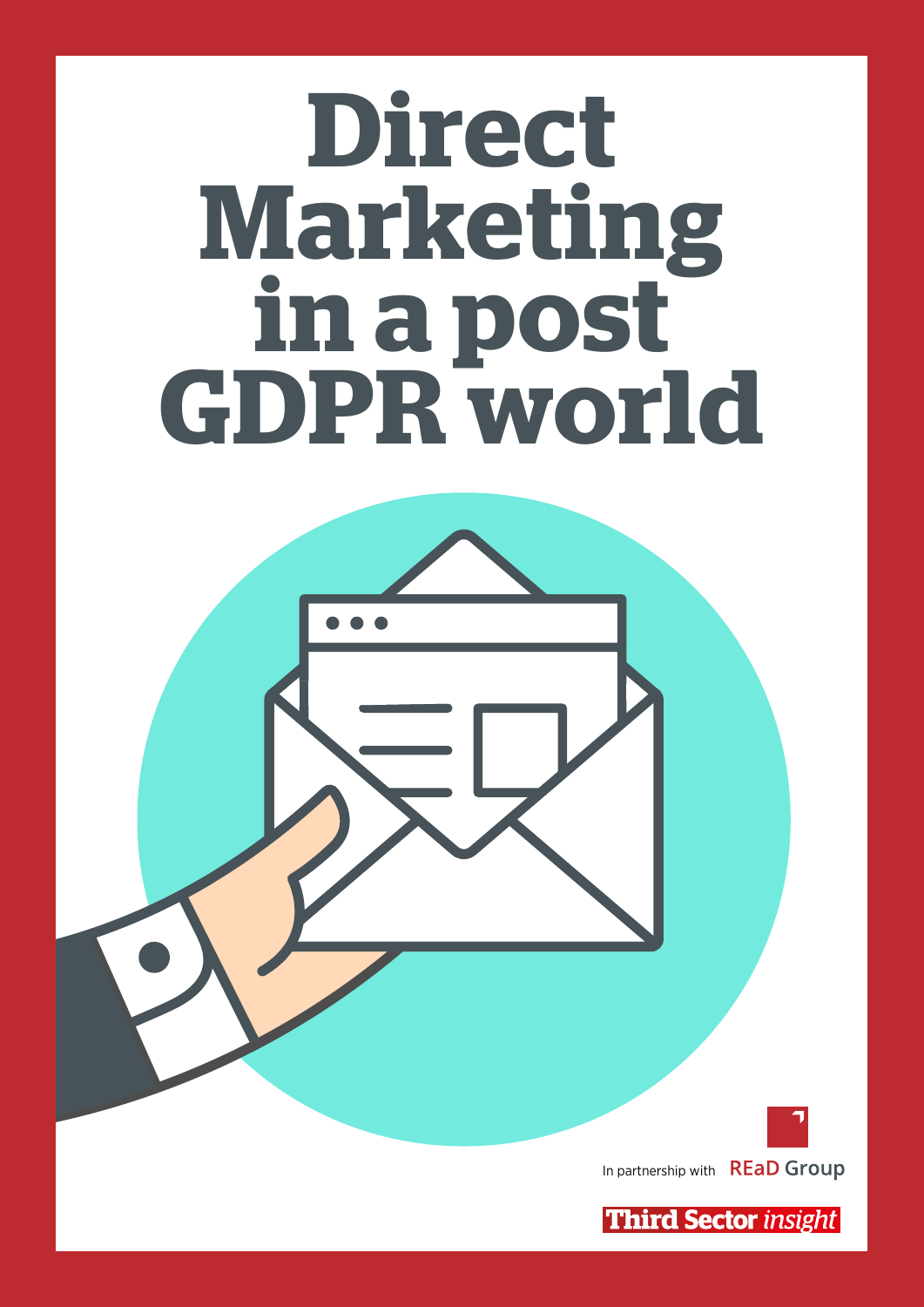As a insight company, REaD Group As an experienced data and have helped many charites to get great results from their data marketing for more than 25 years.

With GDPR our services have become even more important and relevant to our clients from optimising data selections and data quality to campaign reporting and analysis.

#### Contact our friendly team today!

enquiries@readgroup.co.uk 020 7089 6400 www.readgroup.co.uk

 $\sqrt{\alpha}$  @read\_group

**in REaD Group Ltd** 

© read\_group

the regulation. GDPR is the biggest shake-up of data protection since the DPA came into force in 1998

### Introduction

**The introduction of the General Data Protection Regulations in May 2018 was a watershed moment in charity marketing and communications.** 

And it has created an uncertain environment for charities, with many being concerned about the impact the GDPR will have on their ability to fundraise and to keep in contact with supporters.

GDPR is the biggest shake-up of data protection legislation since the Data Protection Act came into force in 1998. One of the biggest changes GDPR has overseen is the enforcement of strict new obligations for the retention and processing of personal data. It has changed the landscape for marketers across all sectors – including charities - and led to a more responsible approach to marketing.

The GDPR allows for six legal bases for the processing of personal data: **consent, contract, legal, legitimate interest, public task and vital interest** - which all have equal weighting under

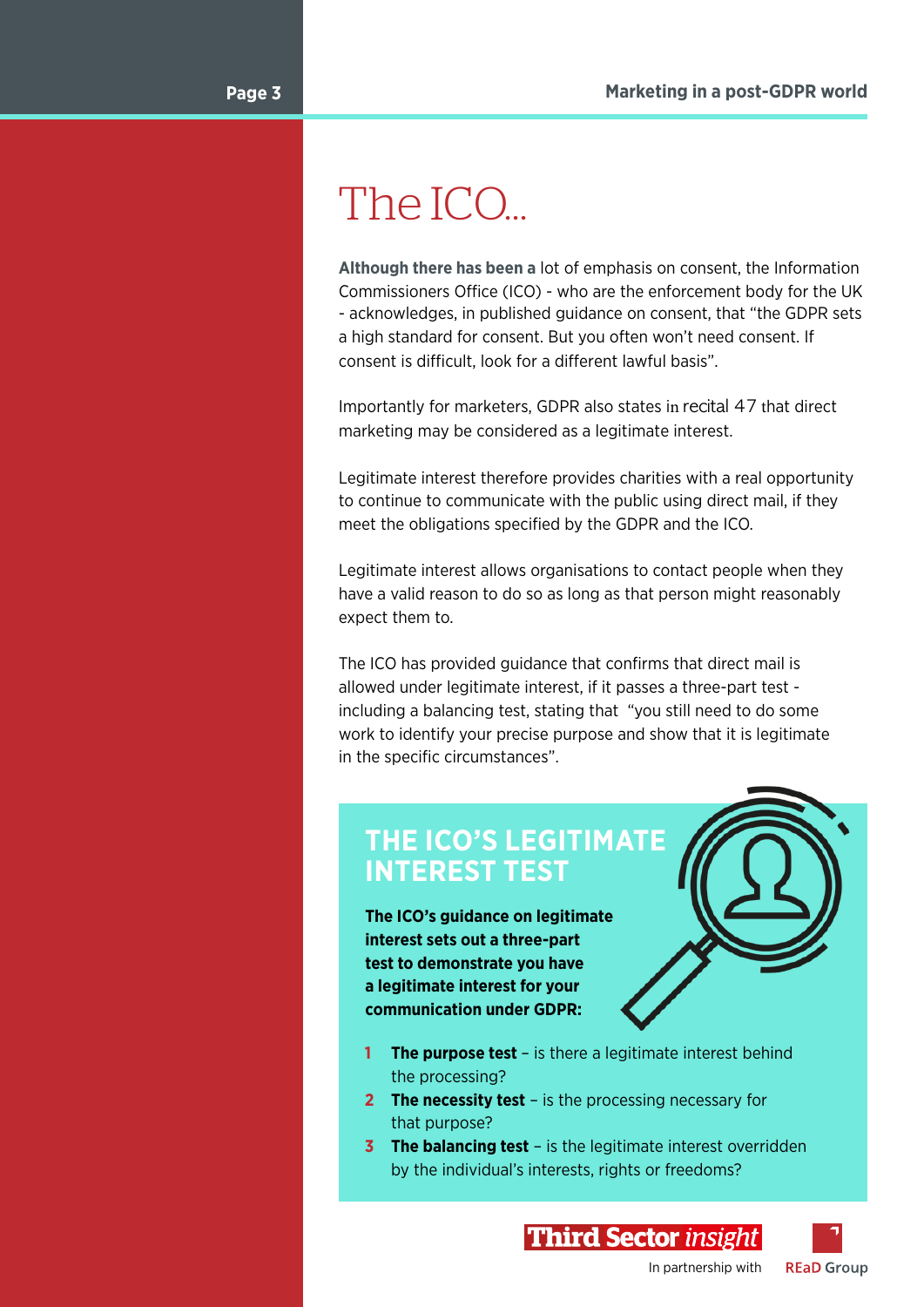### A challenging time for charities

**GDPR comes at a difficult time** for marketing in charities. Public trust remains an issue, especially following the revelations at Oxfam and Save the Children.

The latest scandals follow public disquiet at charity fundraising practices that emerged following the death of the 92-year-old poppy seller Olive Cooke in 2015.



At her inquest the following year, it emerged that Cooke had been inundated with 3,000 mailings a year. The fallout led to the eventual creation of the Fundraising Regulator.

The result has been reduced public trust in charities, with the Charity Commission earlier in 2018 saying that charities were no longer as trusted by the public as the average stranger in the street.

Charities had feared a perfect storm, with GDPR potentially robbing them of ways of keeping in contact with their donors at a time of negative press coverage of the sector. But Kirsty Marrins, a digital communications consultant and a trustee of the Small Charities Coalition, says that despite initial fears over the introduction of GDPR, the law has not necessarily had the bad impact on charities that many expected. "Some have said it's not really had any impact because they were compliant in the first place – or didn't have to do too much to become compliant," she says. "Some have said it's been a good thing because it's forced them to clean up their data and now they're only communicating with people who really want to hear from them, leading to better engagement and conversions."



"Despite initial fears over the introduction of GDPR, it has not necessarily had the bad impact on charities that many expected."

*Kirsty Marrins, trustee of the Small Charities Coalition*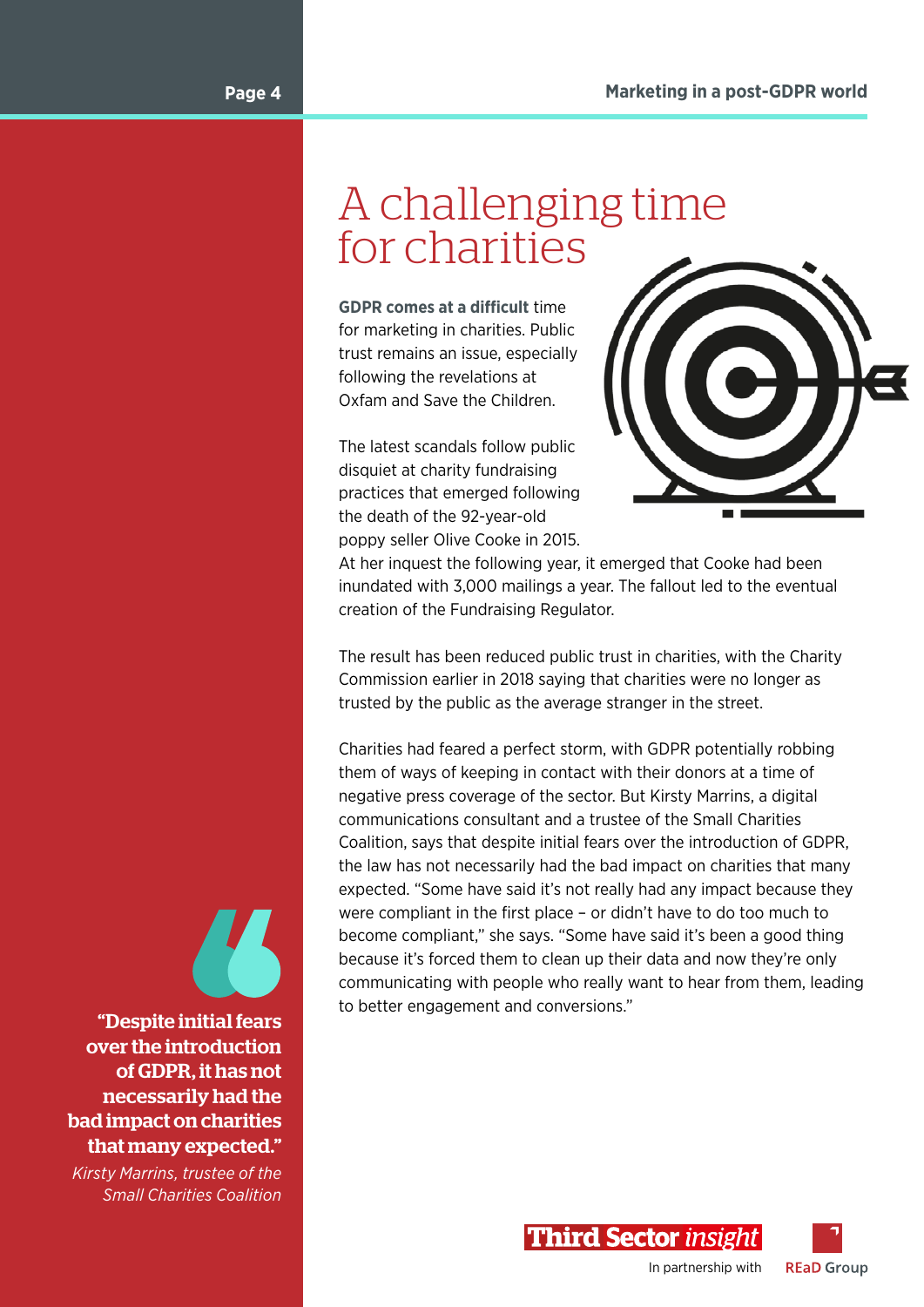James Davis, group insight manager at the Direct Marketing Association (DMA), also says that GDPR has allowed charities to be more targeted in who they communicate with, and therefore more effective in getting responses from donors and supporters.

Davis says, "Research by the DMA about effective customer engagement tells us that contacting those who have had a meaningful interaction with a brand is a much more successful method. Charities and their marketing teams now need to be innovative and diversify their approach, contacting their databases with the right opportunities at the right times – being transparent is key."

Davis says the public are increasingly seeing their personal data as an asset that they can use to their advantage in data exchanges with organisations. He highlights the DMA's Data privacy: What the consumer really thinks report, which says that the proportion of consumers that hold such a mindset has increased from **40 per cent** in 2012 to **56 per cent** now. Among 18 to 24-year-olds, this agreement rises to **61 per cent**.

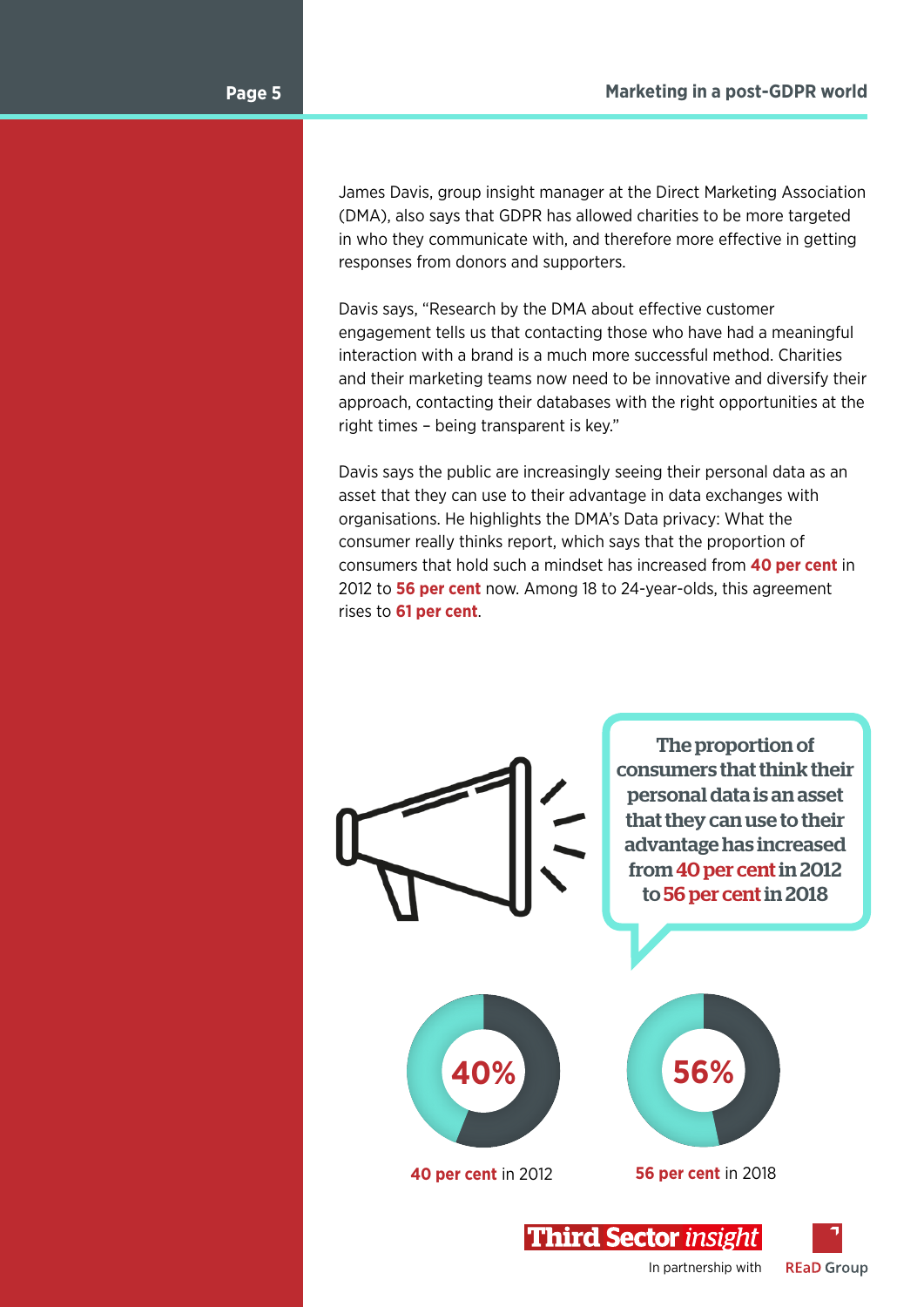#### **Page 6**



Infotrends found that **84 per cent** of survey respondents felt that personalising direct mail made them more likely to open the letter

## Direct mail

**So, despite the fears surrounding** GDPR's introduction, the legitimate interest basis, provides a great opportunity for responsible marketers to use – or continue to - use direct mail for well targeted acquisition marketing.



Rumours of direct mail's demise have been greatly exaggerated! When combined with the latest technology, creatively and thoughtfully put together, personalised and targeted, direct mail remains a relevant and highly-effective channel for charities to acquire new supporters.

Research suggests that well-targeted, well-designed direct mail can resonate with recipients in a way an email and other digital channels cannot. Something tangible and physically engaging can be a novel, tactile and enjoyable change from words on a screen. Research supports this, with a study carried out by Millward Brown and the Centre for Experimental and Consumer Psychology at Bangor University suggesting that physical advertising and communication, such as direct mail, triggered a more emotional response than electronic messages did.

It also appears that direct mail makes people feel valued, especially in comparison to electronic messages. The media company, Infotrends, found that **84 per cent** of respondents to a survey felt that personalising direct mail made them more likely to open the letter, and other studies have shown that **70 per cent** of consumers say that receiving mail makes them feel valued.



Rumours of direct mail's demise have been greatly exaggerated!

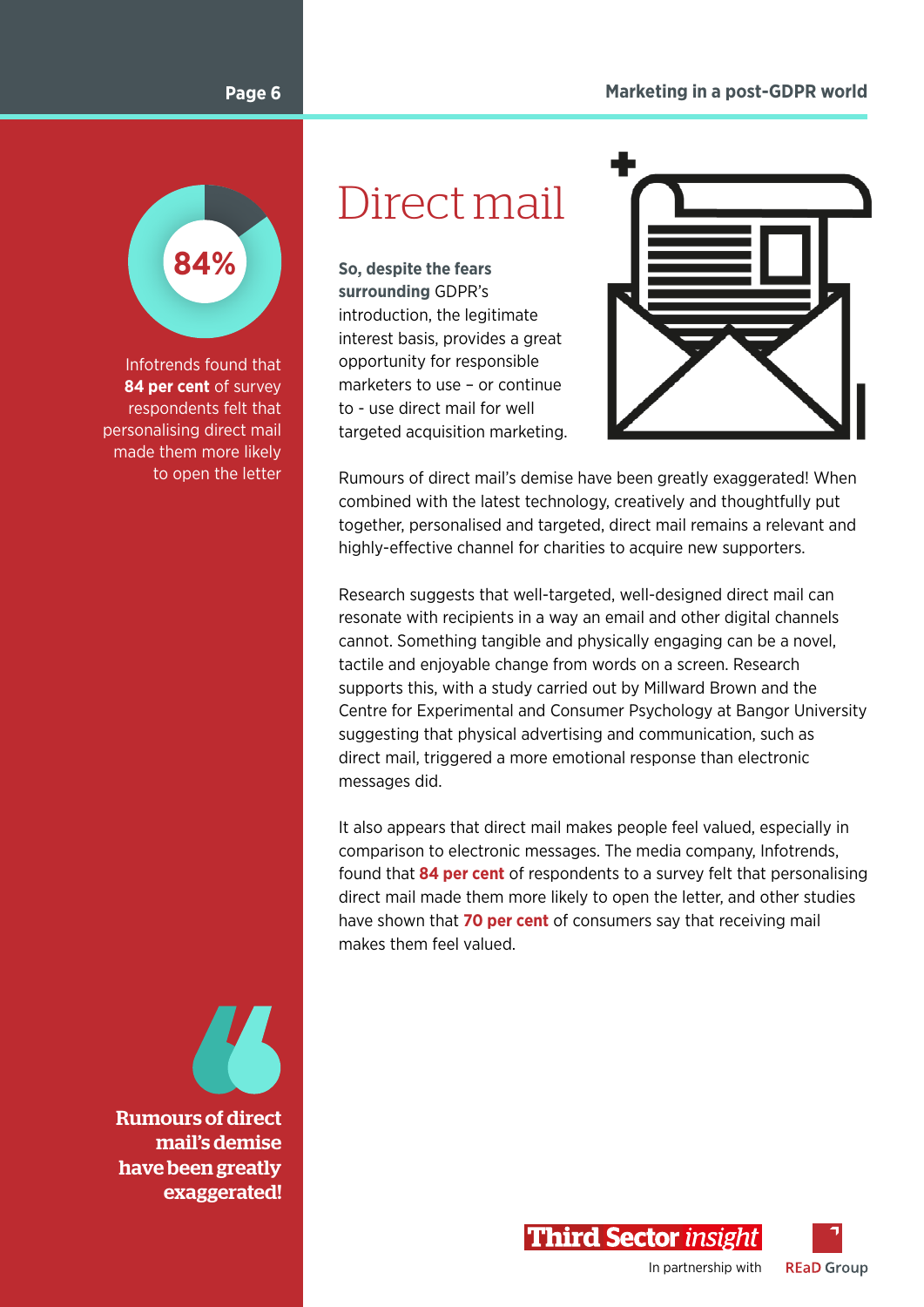Importantly, direct mail also lasts longer than other forms of communication. Post will remain in people's homes for much longer than any email will stay at the top of someone's inbox. A Temple University study carried out for the US Post Office found that while people focus more intensely on digital forms of communication, they spent a greater amount of time with the physical advert and had a stronger emotional reaction. For charities trying to raise donations, this point is particularly important.

And direct mail is both read and responded to. A study by Infotrends says that **66 per cent** of direct mail is opened. If opened, **82 per cent** of direct mail is read for a minute or more. Of those consumers that responded to direct mail, **56 per cent** went to the organisation's website or shops.

Research by Royal Mail MarketReach in 2014 – based on 9,500 survey responses and 18 months of investigation – found that people also engaged with



organisations online as a result of direct mail. The study found that **92 per cent** of people were driven to online or digital activity as a result of receiving direct mail, with **87 per cent** influenced to make online purchases, **43 per cent** downloading something and **54 per cent** engaging on social media. The study also showed that **two-thirds** of people keep direct mail they find useful.

Direct mail does not just resonate with the older generations – it is loved by millennials too. The millennial generation – those born between 1982 and 2000 – have grown up with computers, the internet and smartphones, but this has not reduced their appreciation of direct mail. Gallop research found that **95 per cent** of 18 to 29-year-olds have a positive response to receiving personal cards and letters. A survey of 18 to 66-year-olds carried out by InfoTrends and Prinova also showed that **63 per cent** of millennials who responded to direct mail within three months also went on to make a purchase from the source of the direct mail.



Research by Royal Mail found that **92 per cent** of people were driven to online or digital activity as a result of receiving direct mail